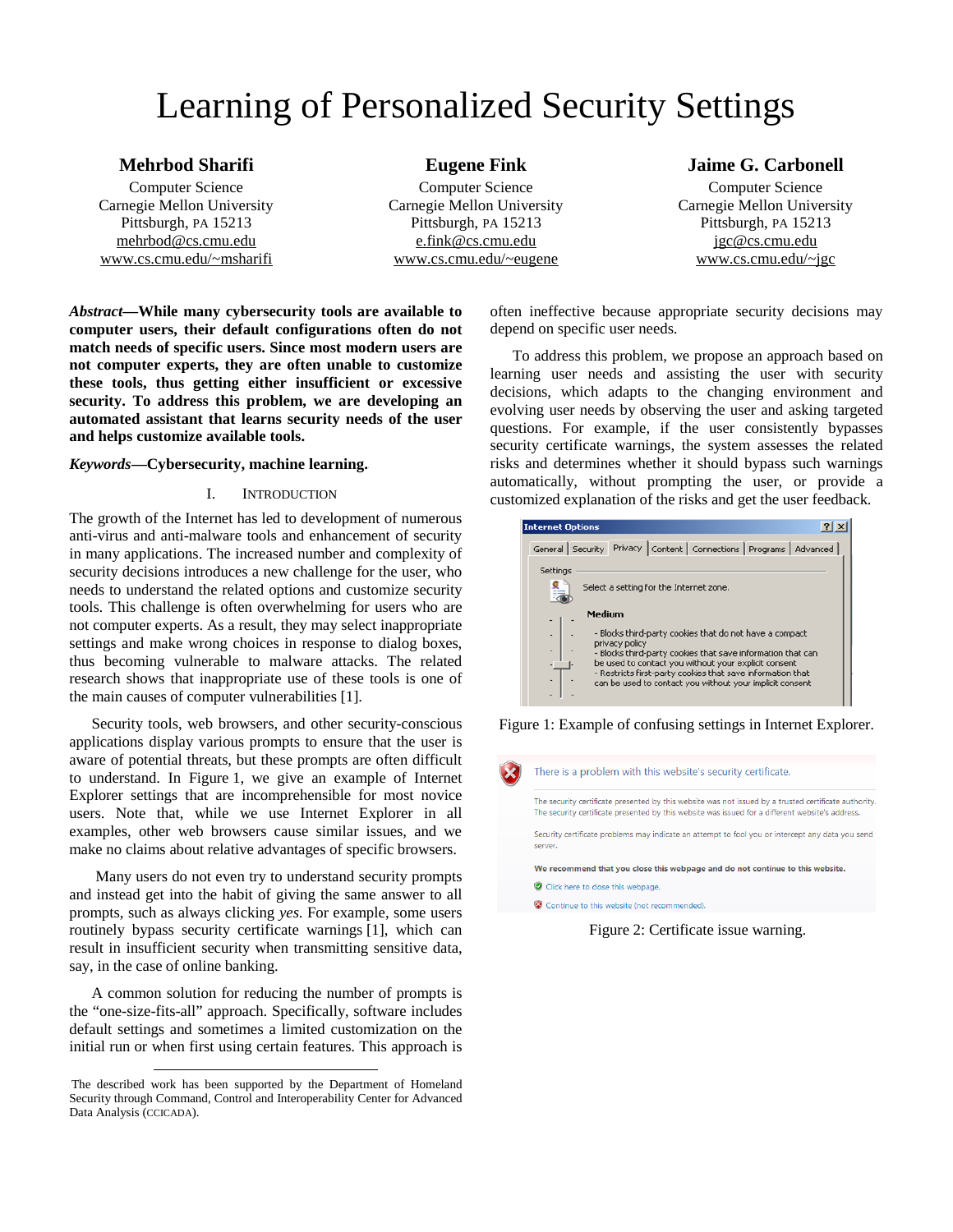

Figure 3: Mixed content warning.

## II. MOTIVATING SCENARIOS

We begin with use cases that illustrate two security concerns. The first case is related to data exchange, whereas the second involves execution of software from the Internet.

## *A. Data Exchange*

The data exchange between the user's computer and a website is typically based on the HTTP protocol, which is vulnerable to interception and manipulation by hackers. When exchanging sensitive data, websites use HTTPS, which includes encryption protocols such as Secure Socket Layer (SSL). To verify the website identity, the browser checks that the website's SSL certificate contains the correct domain name, has not expired, and is issued through a trusted certificate authority. If the certificate does not satisfy these conditions, the browser issues a warning (Figure 2).

Since encryption may be computationally expensive, websites often switch to HTTPS only when necessary, and the user should be aware of these switches. Browsers have the option to notify the user of switching between HTTP and HTTPS, but these notifications are annoying and usually disabled. A more complicated issue arises when a webpage "looks" to be using HTTPS but its components are using HTTP. Some browsers notify the user about such situations and ask whether to display the non-secure parts (Figure 3). If the user clicks *Yes*, the browser loads all contents; if she chooses *No*, the system blocks the non-secure parts. Most user however do not understand this prompt and are unsure how to respond.

To address this problem, we provide one more button, called *Unsure,* in addition to *Yes* and *No*. If the user clicks *Unsure*, a separate program tries to:

- Give a nontechnical clarification.
- Ask simpler relevant questions.
- Make a decision on behalf of the user.

This assistant program has access to information about:

- *User*, such as how much she knows about SSL certificates.
- *Website*, such as whether it belongs to a trusted company.
- *Current task*, such as whether the user is sending an email or transferring money.

It can also ask targeted questions, such as "are you going to provide confidential information, e.g. your password?"

If the user always gives the same response to the questions in Figures 2 and 3, without understanding their significance,

then the use of an automated assistant strengthens the security and improves the user experience.

## *B. Software Downloads*

The original purpose of browsers was to show HTML pages but they have evolved to present more active contents, such Java applets, Flash, and ActiveX, which are handled by separate client-side applications. Besides, the user can extend browsers with toolbars and plug-ins, which are independent programs, and she can also use browsers to install stand-alone programs.

These capabilities have introduced security risks, and operating systems and browsers have evolved to reduce those risks. For example, the Windows system checks where an executable has come from and enforces certain restrictions, such as a required digital signature with a publisher name. These measures however do not account for specific context. For instance, browsers use the same procedure for installing Adobe Flash, trusted by everyone, and for a potentially malicious plug-in obtained from an obscure source.

The security assistant accounts for more information about software sources. For example, if the user has *purchased* a specific software, it is likely that she has more trust in it as compared with a freeware. The assistant can automatically detect a software purchase or directly ask the user about it, and provide more permissions to the purchased software.

## III. SECURITY ASSISTANT

The assistant maintains the following data models:

- *User-knowledge model:* The level of the user expertise in different technical areas.
- *User model:* Preferences and usage patterns, such as whether the user is making backups, whether she is keeping sensitive data, and whether she is willing to answer questions.
- *Task model:* What the user is currently doing and related security needs.
- *Third-party model:* The entity that owns a website, its type, number of customers, reputation, and so on.
- *Security-setting model:* The settings for various applications.

The system learns these models from the following inputs:

- Automatically collected data and observed user behavior; e.g. whether she regularly uses Microsoft Word.
- The user's answers to targeted questions; e.g. "do you plan to use Microsoft Word?"

The system invokes the assistant in the following situations:

- *Manual invocation:* The user clicks *Unsure*, which is added to all prompts, or requests a change of security settings.
- *Auto invocation:* A sequence of the user's actions suggests that the assistant may help; e.g. the user has consistently ignored certificate issues.

The assistant can perform the following actions:

• Ask targeted questions about the user's needs, adapted to the user's technical knowledge.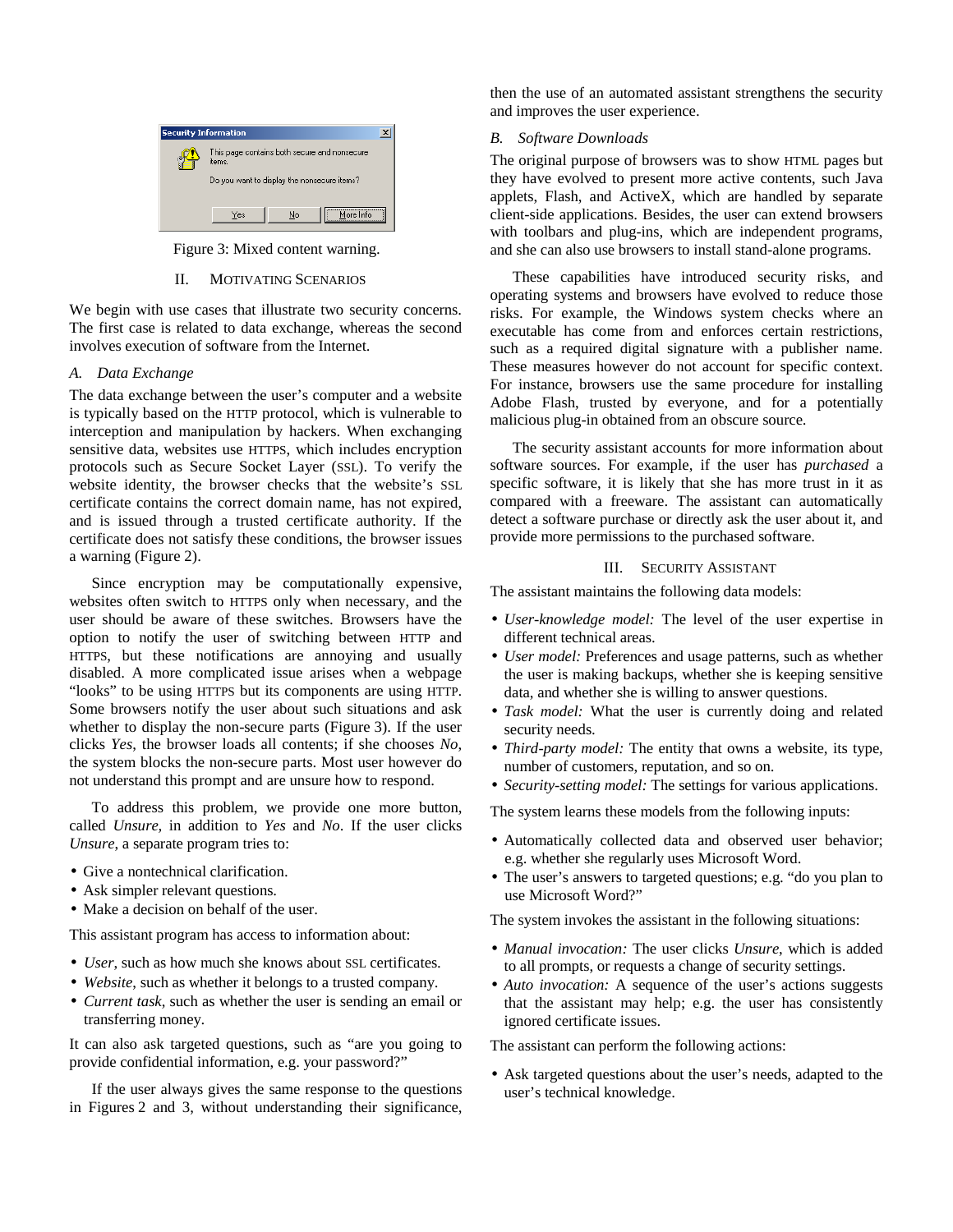- Make a specific security decision or adjust settings.
- Explain the options in more understandable terms.

For example, it can make the following decisions in the use cases of Section II:

- *Information Exchange:* 
	- o Show or hide the non-secure parts of a webpage.
	- o Prevent submission of data to a website.
	- o Allow or block navigation to a website.
- *Software Downloads:* 
	- o Allow or block a run of an executable.
	- o Allow or block a plug-in installation.

## IV. RELATED WORK

Artificial intelligence researchers have extensively studied the challenge of building agents that learn from their environment through passive observations and active queries [15]. For example, a travel assistant may elicit user preferences [13]. We have applied similar techniques to eliciting preferences in the context of scheduling [2, 3, 6, 7]. Researchers have also studied user modeling in recommender systems [10, 14].

On the other hand, the work on automated security assistants has been very limited. Burns *et al*. developed an assistant for system administrators that configured networks to adapt to changing environment [5]. He *et al*. described security agents that communicated with each other to reconcile cryptography protocols [8]. Jendricke and Gerd tom Markotten built a system for monitoring network traffic and detecting the cases of sending sensitive data over insecure connections; it kept profiles of users and websites but used no learning [11].

Horvitz et al. [9] designed an automated assistant for Microsoft Office suite, which represented sequences of user actions as a graphical model, inferred the user's goals, and determined when the user needed assistance.

We have developed a similar approach but applied it to security, which requires different observations and questions. Specifically, we are investigating the problems of representing information about the user, websites, tasks, and security needs; learning through observations and targeted questions; and making decisions that minimize security risks.

## V. APPROACH

The models described in Section III are sets of properties, and the assistant learns values of these properties. The user model and third-party model are flat attribute sets, whereas the userknowledge model (Figure 4) and task model (Figure 5) are tree-structured hierarchies. The values in the user-knowledge model are degrees of the user's familiarity with the related topics, which range from 0 (no knowledge) to 10 (expert). The task-model values are security requirements, which range from 0 (no security) to 10 (high security). These hierarchies enable the assistant to guess missing values. If it does not have a value for some node, it uses the value of the ancestor node, computed from the known values in the ancestor's subtree.

The assistant converts its observations and the user's answers to model values. It adapts questions to match the estimate of the user's knowledge level, and its confidence in the user's answers depends on the same knowledge estimate.

It also learns relations between entities, such as the relation between the "NYTime.com" website and the "reading news" task. Furthermore, it adds and reorganizes nodes based on observations. For example, it may add nodes for new browsers and word processors to the user-knowledge model.

The assistant explicitly accounts for uncertainty in the learned model properties, represented by probability distributions. For example, the uncertain properties of the user model are as shown in Figure 7, where  $U = \{U_1, U_2, \ldots, U_n\}$  is the set of all properties, each  $U_i$  takes values  $\{u_{i1}, u_{i2}, \ldots, u_{im}\},\$ and  $p_i$  is the parameter vector of the probability distribution over these values.

In Figure 8, we show the assistant's graphical model. All variables are from the previously introduced models, except for *Q*, which is the user's responses to questions, and *H*, which is her past responses to security prompts. When the system calls the assistant, it selects appropriate high-level actions (Figure 9). First, the assistant checks whether it has enough data for making a decision. For example, if it has never observed the use of some software, it may not have enough data and may thus need to ask related questions. If it has enough data, it calculates the posterior distribution for the values in the security-setting model (Figure 6). If the distribution is sufficiently skewed toward one value, the assistant responds to the security prompt or adjusts the settings; else, it provides a clarification to the user.

#### VI. CONCLUDING REMARKS

We have presented the initial work on a security assistant that learns from observing the user and asking targeted questions. While we have developed the described techniques in the context of security, they may be applicable to other tasks that require configuring complex applications. The future work may include sharing some non-private data across users, which may help novices to benefit from decisions of more experienced users. For example, we may use the number of users who trust a website as a measure of the website's trustworthiness. We also need to address the privacy concerns involved in the data collection, which is essential for practical applications.

#### ACKNOWLEDGMENTS

We are grateful to Helen Mukomel for her detailed comments.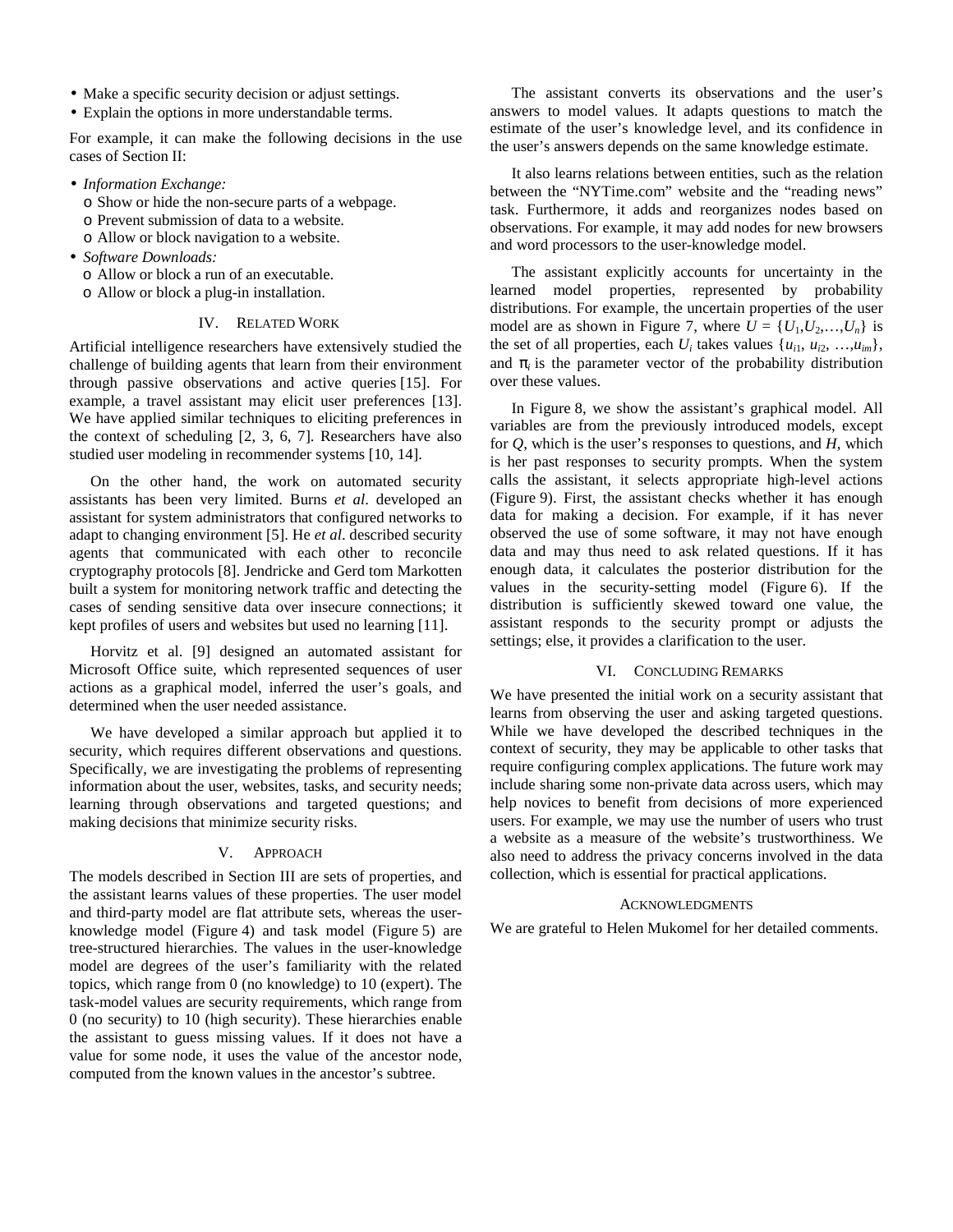|                               | Computers 4                                  |             |
|-------------------------------|----------------------------------------------|-------------|
| Security 1                    | Software 7                                   |             |
| Cookies 0<br>SSL <sub>2</sub> | Word Processors $8 \parallel$ Web Browsers 6 |             |
| Third Party 0<br>$P3P$ 0      | IE.                                          | Firefox $6$ |

Figure 4: User-knowledge model. The numbers represent the levels of the user's familiarity with the topics.



Figure 5: Task model. The numbers represent the security requirements of the tasks.



Figure 6: Security-setting model. Y (yes) or N (no) indicates whether the related security function is enabled.

|       |                |           | $U$ $\bigcup$ $U_1$ $U_2$ $\bigcup_{H \text{as sensi}} U_n$ $u_{21} = Y, P(U_2 = u_{21}) = 0.1$<br>$u_{22} = N, P(U_2 = u_{22}) = 0$ |
|-------|----------------|-----------|--------------------------------------------------------------------------------------------------------------------------------------|
| model | <b>backups</b> | tive data | $\mathbf{p}_2=(0.1, 0.9)$                                                                                                            |

Figure 7: Random variables in the user model.



Figure 8: Graphical model for determining security settings. Each circle is a set of variables as shown in Figure 7.



Figure 9: Actions of the security assistant.

#### **REFERENCES**

- [1] OWASP: Open Web Application Security Project. OWASP top 10: The ten most critical web application security risks, 2010.
- [2] U. Bardak, E. Fink, and J. G. Carbonell. Scheduling with uncertain resources: Representation and utility function. In *Proceedings of the IEEE International Conference on Systems, Man, and Cybernetics*, pages 1486–1492, 2006.
- [3] U. Bardak, E. Fink, C. R. Martens, and J. G. Carbonell. Scheduling with uncertain resources: Elicitation of additional data. In *Proceedings of the IEEE International Conference on Systems, Man, and Cybernetics*, pages 1493–1498, 2006.
- [4] U. Bayer, P. M. Comparetti, C. Hlauschek, C. Kruegel, and E. Kirda. Scalable, behavior-based malware clustering. In *Proceedings of the Sixteenth Annual Network and Distributed System Security Symposium*, 2009.
- [5] J. Burns, A. Cheng, P. Gurung, S. Rajagopalan, P. Rao, D. Rosenbluth, A. V. Surendran, and D. M. Martin Jr. Automatic management of network security policy. In *Proceedings of the DARPA Information Survivability Conference and Exposition*, 2001.
- [6] A. Carpentier, M. Sharifi, E. Fink, and J. G. Carbonell. Scheduling with uncertain resources: Learning to ask the right questions. In *Proceedings of the IEEE International Conference on Systems, Man, and Cybernetics*, pages 2543–2547, 2008.
- [7] S. Gardiner, E. Fink, and J. G. Carbonell. Scheduling with uncertain resources: Learning to make reasonable assumptions. In *Proceedings of the IEEE International Conference on Systems, Man, and Cybernetics*, pages 2554–2559, 2008.
- [8] Q. He, K. Sycara, and T. Finin. Personal security agent: KQML-based PKI. In *Proceedings of the Second International Conference on Autonomous Agents*, pages 377–384, 1998.
- [9] E. Horvitz, J. Breese, D. Heckerman, D. Hovel, and K. Rommelse. The Lumiere project: Bayesian user modeling for inferring the goals and needs of software users. In *Proceedings of the Fourteenth Conference on Uncertainty in Artificial Intelligence*, pages 256–265, 1998.
- [10] T. Iwata, K. Saito, and T. Yamada. Modeling user behavior in recommender systems based on maximum entropy. In *Proceedings of the Sixteenth International Conference on World Wide Web*, pages 1281–1282, 2007.
- [11] U. Jendricke and D. Gerd tom Markotten. Usability meets security—the Identity-Manager as your personal security assistant for the Internet. In *Proceedings of the Sixteenth Annual Computer Security Applications Conference*, pages 344–353, 2000.